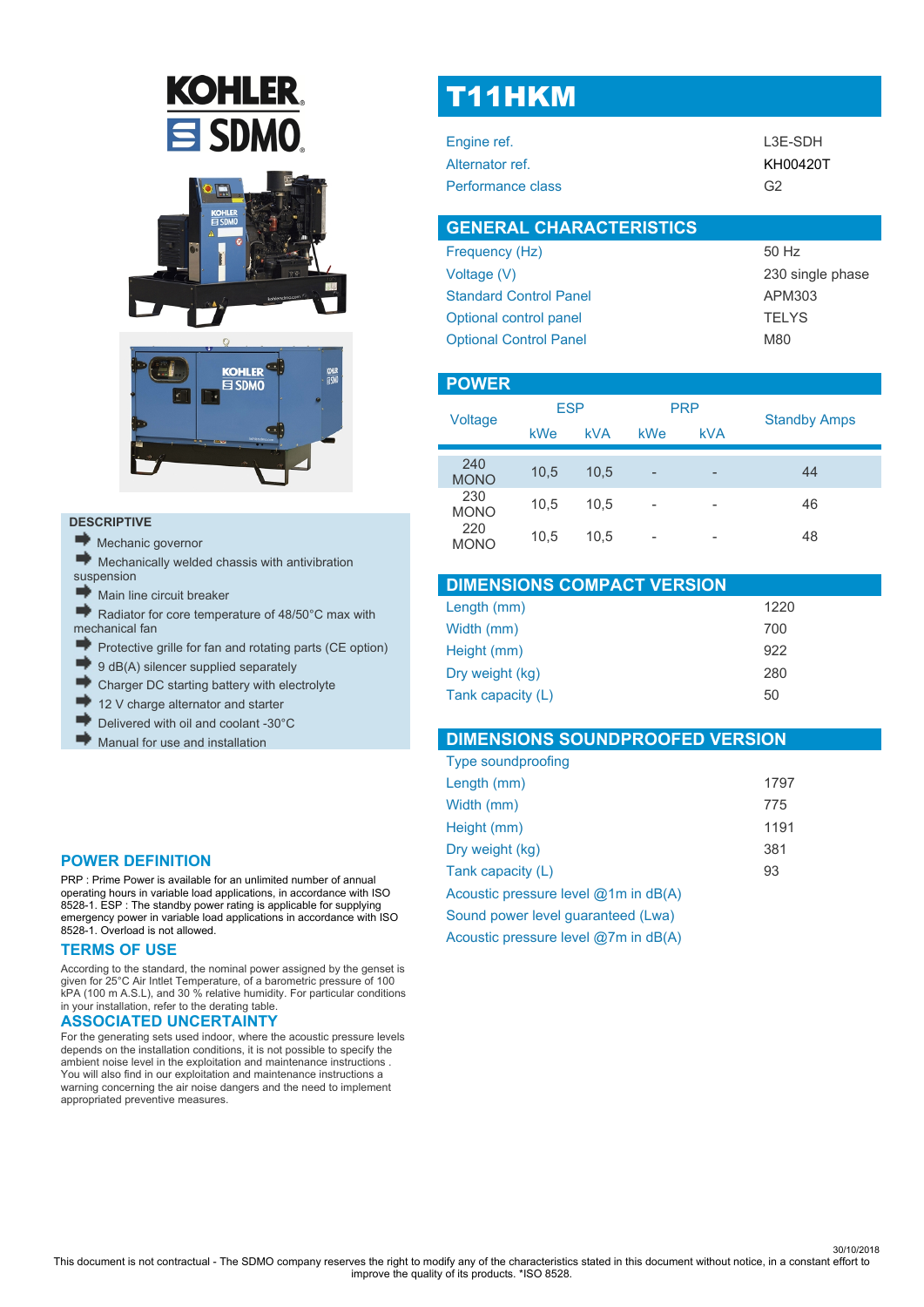

# T11HKM

## ENGINE CHARACTERISTICS

#### **GENERAL ENGINE DATA**

| <b>Engine brand</b>                               | <b>MITSUBISHI</b> |
|---------------------------------------------------|-------------------|
| Engine ref.                                       | L3E-SDH           |
| Air inlet system                                  | Athmo             |
| <b>Cylinders configuration</b>                    | L                 |
| Number of cylinders                               | 3                 |
| Displacement (L)                                  | 0,95              |
| Charge Air coolant                                |                   |
| Bore (mm) x Stroke (mm)                           | 76 x 70           |
| <b>Compression ratio</b>                          | 23:1              |
| Speed (RPM)                                       | 3000              |
| Pistons speed (m/s)                               | 7                 |
| Maximum stand-by power at rated<br>RPM (kW)       | 16,40             |
| Frequency regulation, steady state $(\%) +12.5\%$ |                   |
| BMEP @ PRP 50 Hz (bar)                            | 6,30              |
| Governor type                                     | Mechanical        |

#### **COOLING SYSTEM**

Radiator & Engine capacity (L) 3,70

| Fan power (kW)                                       | 1.80            |
|------------------------------------------------------|-----------------|
| Fan air flow w/o restriction (m3/s)                  | 0.90            |
| Available restriction on air flow (mm<br><b>H2O)</b> | 10              |
| Type of coolant                                      | Glycol-Ethylene |

#### **EMISSIONS**

| Emission PM (mg/Nm3) 5% O2 | 100 |
|----------------------------|-----|
| Emission CO (mg/Nm3) 5% O2 | 250 |
| Emission HC+NOx (g/kWh)    | O   |
| Emission HC (g/kW.h)       |     |

| <b>EXHAUST</b>                          |       |  |
|-----------------------------------------|-------|--|
| Exhaust gas temperature @ ESP 50Hz (°C) | 590   |  |
| Exhaust gas flow @ ESP 50Hz (L/s)       | 54.30 |  |
| Max. exhaust back pressure (mm H2O)     | 800   |  |
|                                         |       |  |
| <b>FUEL</b>                             |       |  |
| Consumption @ 100% load ESP (L/h)       | 0     |  |
| Consumption @ 100% PRP load (L/h)       | O     |  |
| Consumption $@$ 75% PRP load (L/h)      | 0     |  |
| Consumption @ 50% PRP load (L/h)        | 0     |  |
| Maximum fuel pump flow (L/h)            | 18    |  |
|                                         |       |  |

| OIL                                       |      |  |
|-------------------------------------------|------|--|
| Oil system capacity including filters (L) | 4,10 |  |
| Min. oil pressure (bar)                   | 0.50 |  |
| Max. oil pressure (bar)                   | 4    |  |
| Oil consumption 100% ESP (L/h)            | 0.08 |  |
| Oil sump capacity (L)                     | 3.60 |  |

| <b>HEAT BALANCE</b>               |    |
|-----------------------------------|----|
| Heat rejection to exhaust (kW)    | 15 |
| Radiated heat to ambiant (kW)     | 2  |
| Heat rejection to coolant HT (kW) | 19 |

| <b>AIR INTAKE</b>                |       |
|----------------------------------|-------|
| Max. intake restriction (mm H2O) | 310   |
| Intake air flow $(L/s)$          | 19.70 |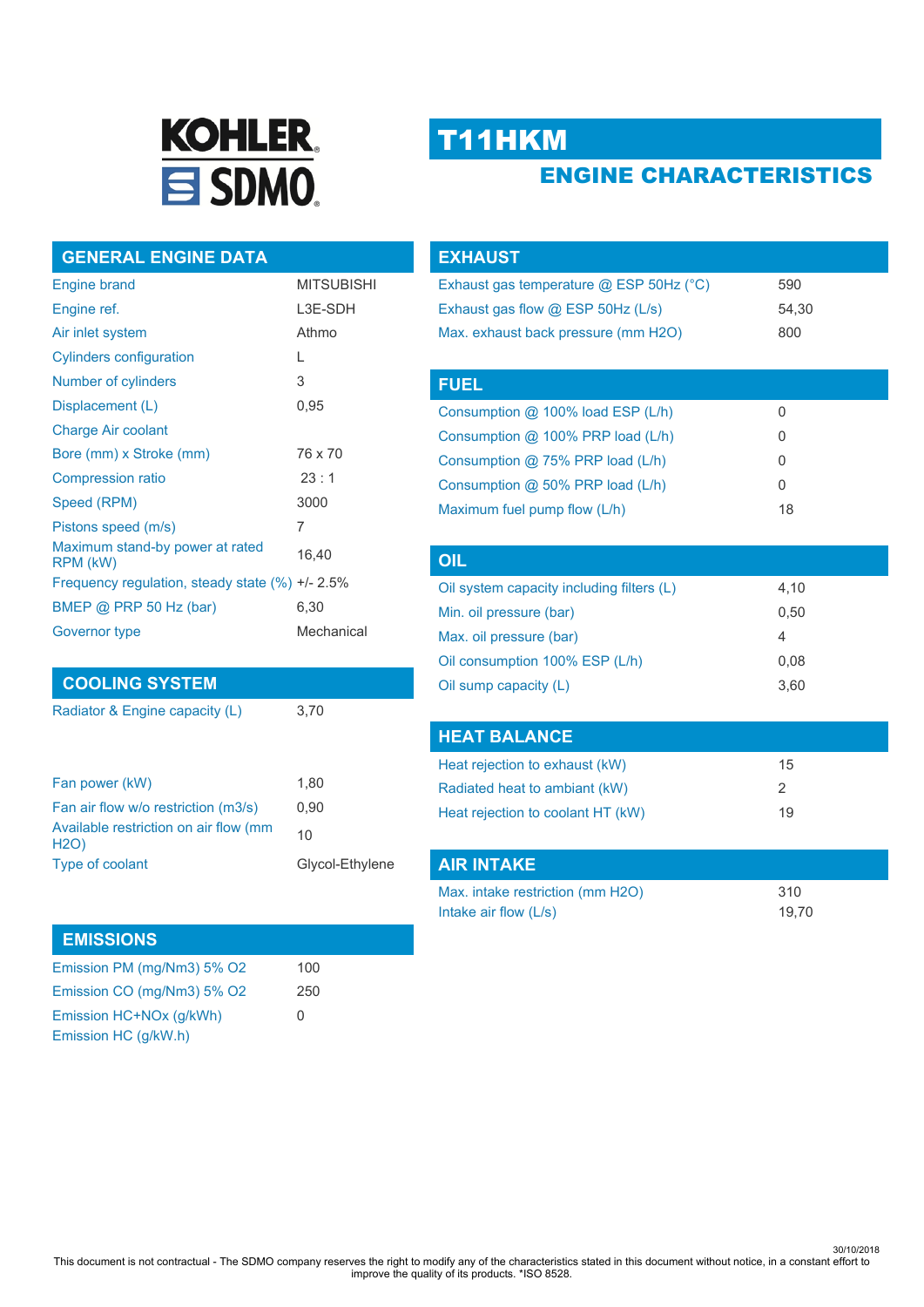# **KOHLER**  $\equiv$  SDMO.

## T11HKM

**OTHER DATA**

### ALTERNATOR CHARACTERISTICS

#### **GENERAL DATA**

| Alternator ref.                                                   | KH00420T          |
|-------------------------------------------------------------------|-------------------|
| Number of Phase                                                   | Single phase      |
| Power factor (Cos Phi)                                            | 1                 |
| Altitude (m)                                                      | 0 à 1000          |
| Overspeed (rpm)                                                   | 4500              |
| Number of pole                                                    | 2                 |
| Capacity for maintaining short circuit at<br>3 In for 10 s        | Yes               |
| <b>Insulation class</b>                                           | Н                 |
| $T^{\circ}$ class (H/125 $^{\circ}$ ), continuous 40 $^{\circ}$ C | $H/125^\circ K$   |
| T° class (H/163°C), standby 27°C                                  | H / $163^\circ$ K |
| <b>Total Harmonic Distortion in no-load</b><br>DHT (%)            | 3,6               |
| <b>AVR Regulation</b>                                             | Yes               |
| <b>Total Harmonic Distortion, on linear load</b><br>DHT (%)       | 4.7               |
| Wave form: NEMA=TIF                                               | $<$ 45            |
| Wave form: CEI=FHT                                                | $\langle$         |
| Number of bearing                                                 | Single Bearing    |
| Coupling                                                          | <b>Direct</b>     |
| Voltage regulation at established rating<br>$(+/- 96)$            | 1                 |
| Recovery time (Delta $U = 20\%$                                   | 200               |
| transcient) (ms)<br>Indication of protection                      | IP 23             |
|                                                                   | <b>Brushless</b>  |
| <b>Technology</b>                                                 |                   |

| Continuous Nominal Rating 40°C (kVA)                           | 12,50  |
|----------------------------------------------------------------|--------|
| Standby Rating 27°C (kVA)                                      | 13,50  |
| Efficiencies 100% of load (%)                                  | 80,10  |
| Air flow (m3/s)                                                | 0,0970 |
| Short circuit ratio (Kcc)                                      | 0,95   |
| Direct axis synchro reactance unsaturated (Xd) (%)             | 123,60 |
| Quadra axis synchro reactance unsaturated (Xq) (%)             | 64,70  |
| Open circuit time constant (T'do) (ms)                         | 700    |
| Direct axis transcient reactance saturated (X'd) (%)           | 29     |
| Short circuit transcient time constant (T'd) (ms)              | 55     |
| Direct axis subtranscient reactance saturated (X"d)<br>$(\% )$ | 15,80  |
| Subtranscient time constant (T"d) (ms)                         | 11     |
| Quadra axis subtranscient reactance saturated (X"q)<br>(% )    | 39,70  |
| Subtranscient time constant (T"q) (ms)                         | 9      |
| Zero sequence reactance unsaturated (Xo) (%)                   | 3,53   |
| Negative sequence reactance saturated (X2) (%)                 | 19,40  |
| Armature time constant (Ta) (ms)                               | 10     |
| No load excitation current (io) (A)                            | 0.35   |
| Full load excitation current (ic) (A)                          | 1,80   |
| Full load excitation voltage (uc) (V)                          | 28,90  |
| Engine start (Delta $U = 20\%$ perm. or 30% trans.)<br>(kVA)   | 43,30  |
| Transcient dip (4/4 load) - PF : 0,8 AR (%)                    | 13,10  |
| No load losses (W)                                             | 505    |
| Heat rejection (W)                                             | 4718   |
| Unbalanced load acceptance ratio (%)                           | 100    |

### DIMENSIONS

| <b>Dimensions soundproofed version</b>   |                  |  |
|------------------------------------------|------------------|--|
| <b>Type soundproofing</b>                | M <sub>125</sub> |  |
| Length (mm)                              | 1482             |  |
| Width (mm)                               | 760              |  |
| Height (mm)                              | 1030             |  |
| Dry weight (kg)                          | 400              |  |
| Tank capacity (L)                        | 50               |  |
| Acoustic pressure level $@1m$ in $dB(A)$ | 82               |  |
| Sound power level guaranteed (Lwa)       | 97               |  |
| Acoustic pressure level @7m in dB(A)     | 68               |  |

| Acoustic pressure level @7m in dB(A)      |                |  |
|-------------------------------------------|----------------|--|
| <b>Dimensions DW soundproofed version</b> |                |  |
| <b>Type soundproofing</b>                 | <b>M126 DW</b> |  |
| Length (mm)                               | 1797           |  |
| Width (mm)                                | 775            |  |
| Height (mm)                               | 1391           |  |
| Dry weight (kg)                           | 545            |  |
| Tank capacity (L)                         | 93             |  |
| Acoustic pressure level @1m in dB(A)      | 80             |  |

Length (mm) 1797 Width (mm) 775<br>Height (mm) 775 Height (mm) 1191<br>Dry weight (kg) 381

Tank capacity (L) 83

**Dimensions DW compact version**

Acoustic pressure level @1m in dB(A) Sound power level guaranteed (Lwa)

Type soundproofing

Dry weight (kg)

30/10/2018 This document is not contractual - The SDMO company reserves the right to modify any of the characteristics stated in this document without notice, in a constant effort to improve the quality of its products. \*ISO 8528.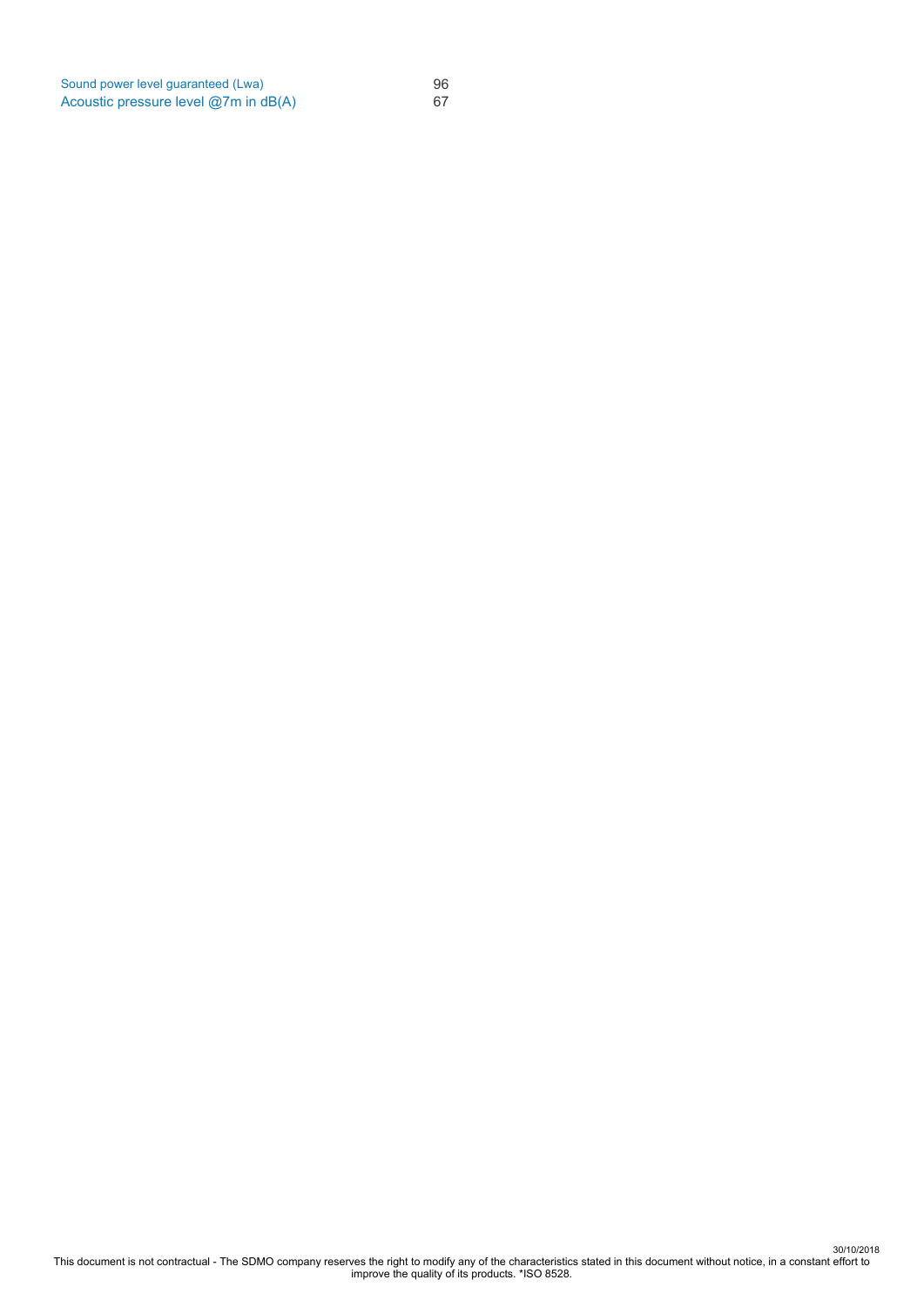## T11HKM





#### APM303, comprehensive and simple



The APM303 is a versatile unit which can be operated in manual or automatic mode. It offers the following features: Measurements:

phase-to-neutral and phase-to-phase voltages, fuel level (In option : active power currents, effective power, power factors, Kw/h energy meter, oil pressure and coolant temperature levels)

Supervision:

Modbus RTU communication on RS485 Reports:

(In option : 2 configurable reports)

Safety features:

Overspeed, oil pressure,coolant temperatures, minimum and maximum voltage, minimum and maximum frequency (Maximum active power P<66kVA)

Traceability:

Stack of 12 stored events

For further information, please refer to the data sheet for the APM303.

#### TELYS, ergonomic and user-friendly



The highly versatile TELYS control unit is complex yet accessible, thanks to the particular attention paid to optimising its ergonomics and ease of use. With its large display screen, buttons and scroll wheel, it places the accent on simplicity and communication.

The TELYS offers the following functions:

Electrical measurements: voltmeter, frequency meter, ammeter.

Engine parameters: working hours counter, oil pressure, coolant temperature, fuel level, engine speed, battery voltage.

Alarms and faults: oil pressure, coolant temperature, failure to start, overspeed, alternator min./max., battery voltage min./max., emergency stop, fuel level.

Ergonomics: wheel for navigating around the various menus.

Communication: remote control and operation software, USB connections, PC connection.

For more information on the product and its options, please refer to the sales documentation.